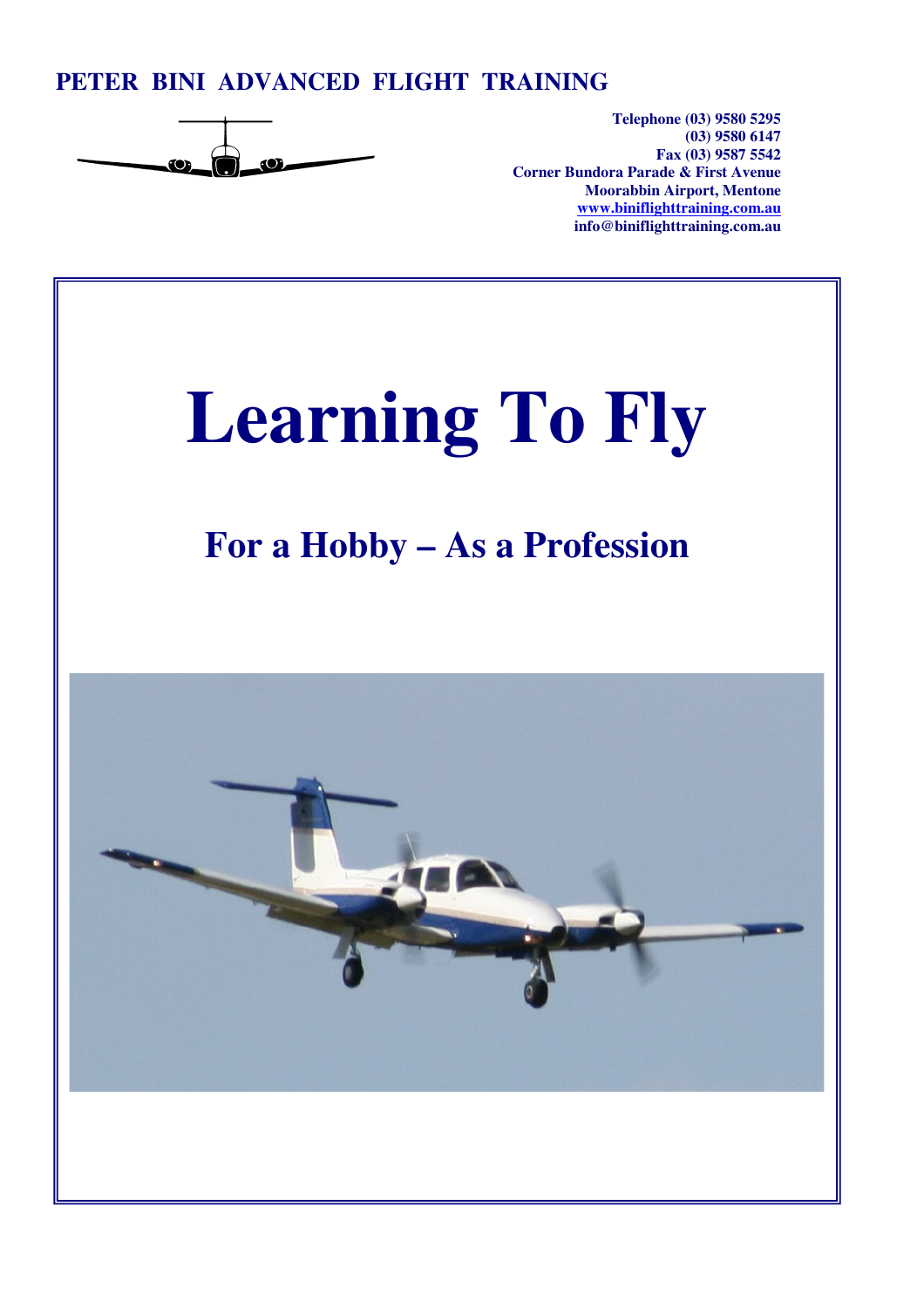### **1. Introduction**

Company Profile

Thank you for your inquiry regarding flying training with Peter Bini Advanced Flight Training (PBAFT).

PBAFT was established in 1978, initially in the specialised field of Command Instrument Rating (CIR) training for which we still retain an Australia wide reputation for our expertise in this area. Shortly after, the company expanded to cover all levels of flying training from Private Pilot Licence to Airline Transport Pilot Licence (theory). The school holds the Civil Aviation Safety Authority (CASA) award for excellence in flying training. The school and the Chief Flying Instructor (CFI) has each received the Aviation Safety Award.

The staff at PBAFT are well qualified, competent senior instructors with many years of experience. PBAFT is not a large organisation; we take pride in our reputation for instruction on a friendly individual basis of the highest professional standard. Our ground school has a high success rate for passes in theory subjects. Flight Licence testing is conducted by the CFI who is a CASA Approved Test Officer (ATO); this reduces test time stress but not the level of competence required. Many of our former students are now pursuing successful careers as airline pilots within Australia and overseas.

The school has a complete range of training aircraft comprising single and twin engine aeroplanes and simulator.

You will be embarking on a course for a fascinating, fulfilling career in which your initial training lays a firm and competent foundation. The rest is up to you!

The enclosed information package details our Pilot Licence courses. No doubt you will have some further questions and you are welcome to call in and discuss your training requirements in further detail with an instructor, or please telephone - we are available 7 days a week.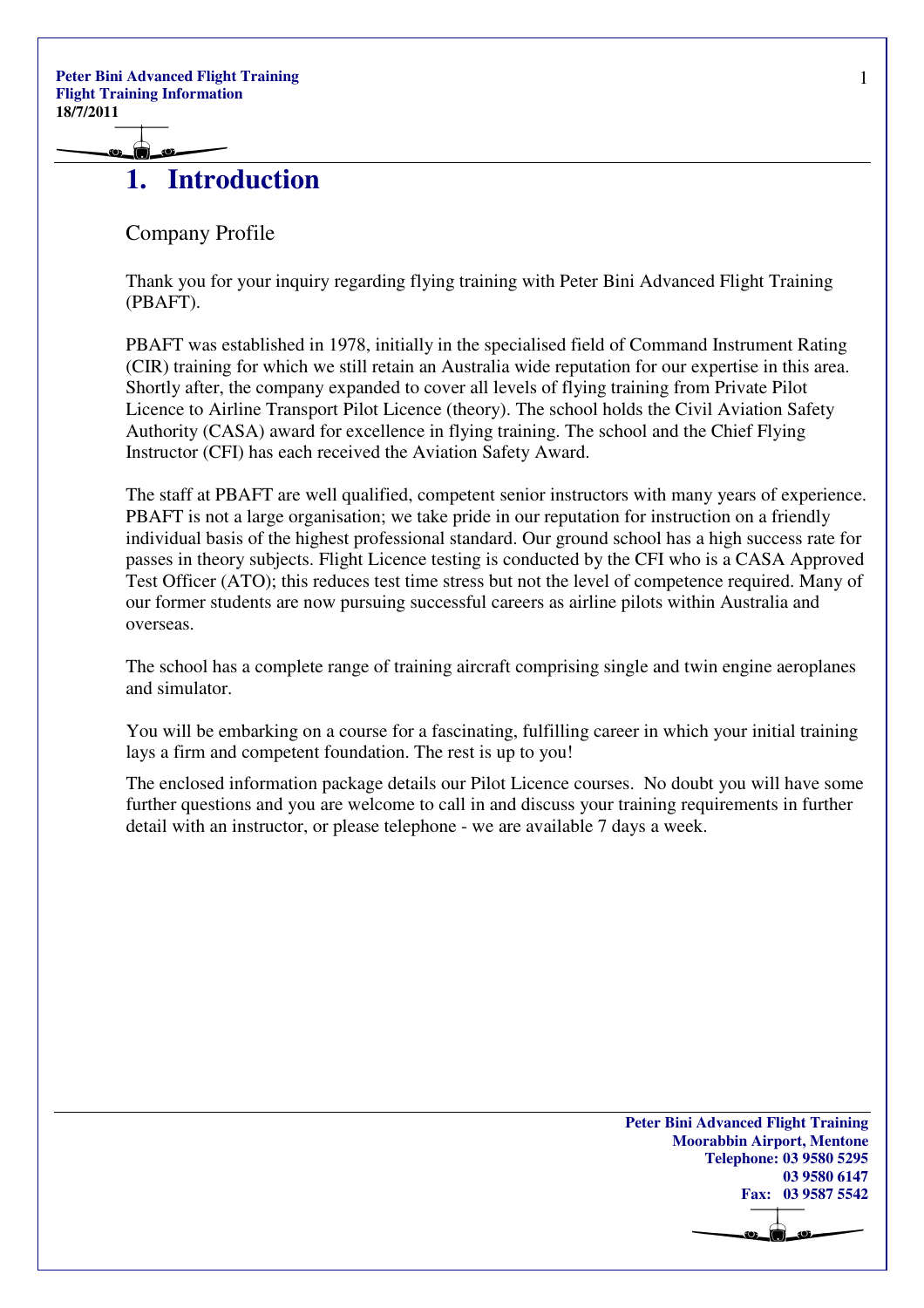۱Ò.

### **Training Courses**

Peter Bini Advanced Flight Training is a provider of the following courses:

- Private Pilot Licence PPL
- Commercial Pilot Licence CPL.- GST exempt

Additional ratings are offered in the following areas:

- Night VFR Rating
- Private IFR Rating
- Command Instrument Rating (ME & SE)
- GNSS Endorsement Approval
- Instructor Rating GST exempt
- Multi Engine Endorsements
- Multi Engine Training Approval
- Aerobatic and Tail Wheel Endorsements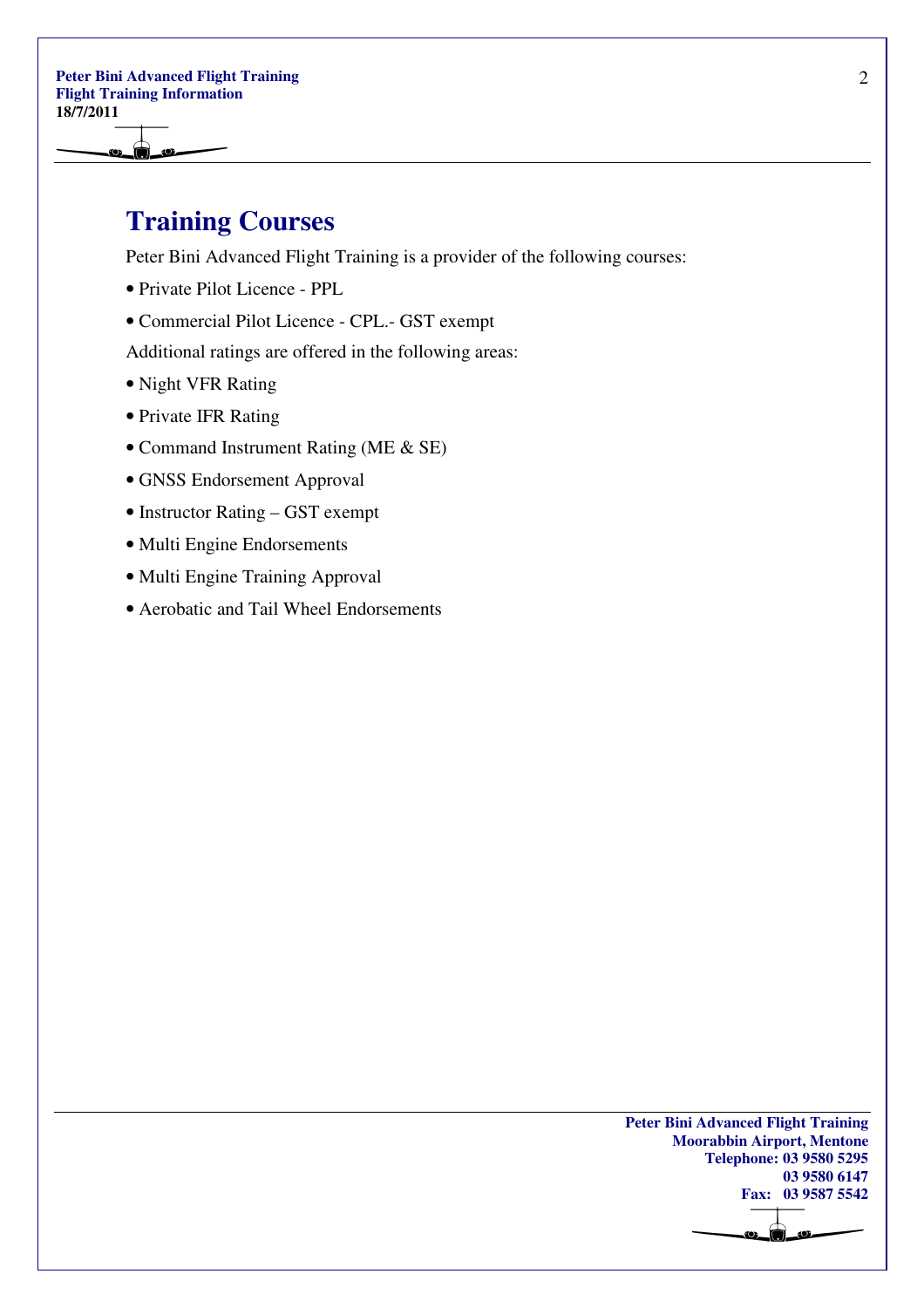Ó

### **2. Learning to Fly**

### **2.1. Trial Instructional Flights**

Trial Instructional Flights (TIF's) are available, without obligation. You will receive a pre-flight briefing, a flight of approximately 30 minutes, during which you will be instructed in some basic maneuvers, and a debriefing session. Ring for a booking. TIF's are available 7 days per week and cost \$120 in our Warrior aircraft.

### **2.2. Student Pilot Licence**

Each student must obtain a Student Pilot Licence prior to his/her first solo flight. This licence will be issued by CASA on receipt of completed application forms and supporting documentation. These forms can be downloaded from the Civil Aviation Safety Authority web site at www.casa.gov.au or are available from our Chief Flying Instructor.

#### **2.3. Medical Assessment**

A Medical Certificate will be issued after passing an examination by a CASA approved Designated Aviation Medical Examiner. A list of approved doctors is available on the CASA web site at www.casa.gov.au.

Dr Marcus Hirscfield is available at PBAFT, by appointment – telephone 0432 613 613.

#### **2.4. Recognition of Prior Learning**

Students who have completed some modules of the approved CASA Day VFR Syllabus will be credited with the units completed.

Documentary evidence from past training organizations, logbook, and license will be required.

#### **2.5. Student Support Services / Grievance Procedure**

Grievances will be addressed promptly through a fair and equitable process and assistance will be available at all times.

A student experiencing any difficulty with a course will be offered immediate assistance.

If a trainee feels he/she would like to discuss a problem, he/she should first bring his/her concern to the attention of the Chief Flying Instructor (CFI). The CFI will attempt to assist but may refer the matter to a suitably qualified person.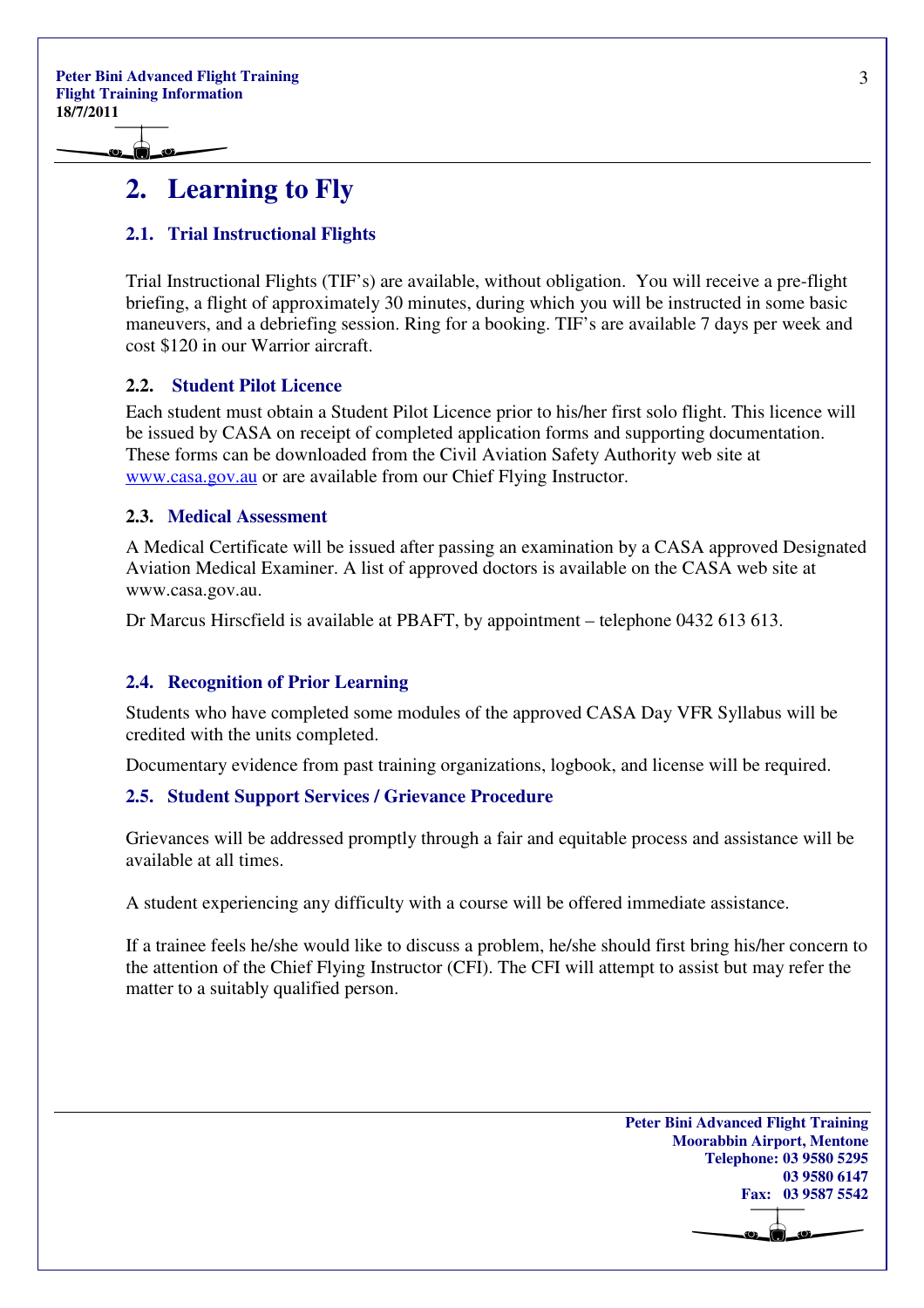í.

#### **2.6 Selection Criteria**

#### Private Pilot Licence

\*Students who have attained the age of 16 and can pass a Class 2 Aviation Medical Certificate. \*English Language Proficiency.

There are no pre-requisite studies.

Commercial Pilot Licence

\*Students who have attained the age of 16 years and can pass a Class 1 Aviation Medical Certificate.

\*English Language Proficiency.

There are no pre-requisite studies.

Entry at intermediate stages throughout the courses is permitted, see Recognition of Prior Learning.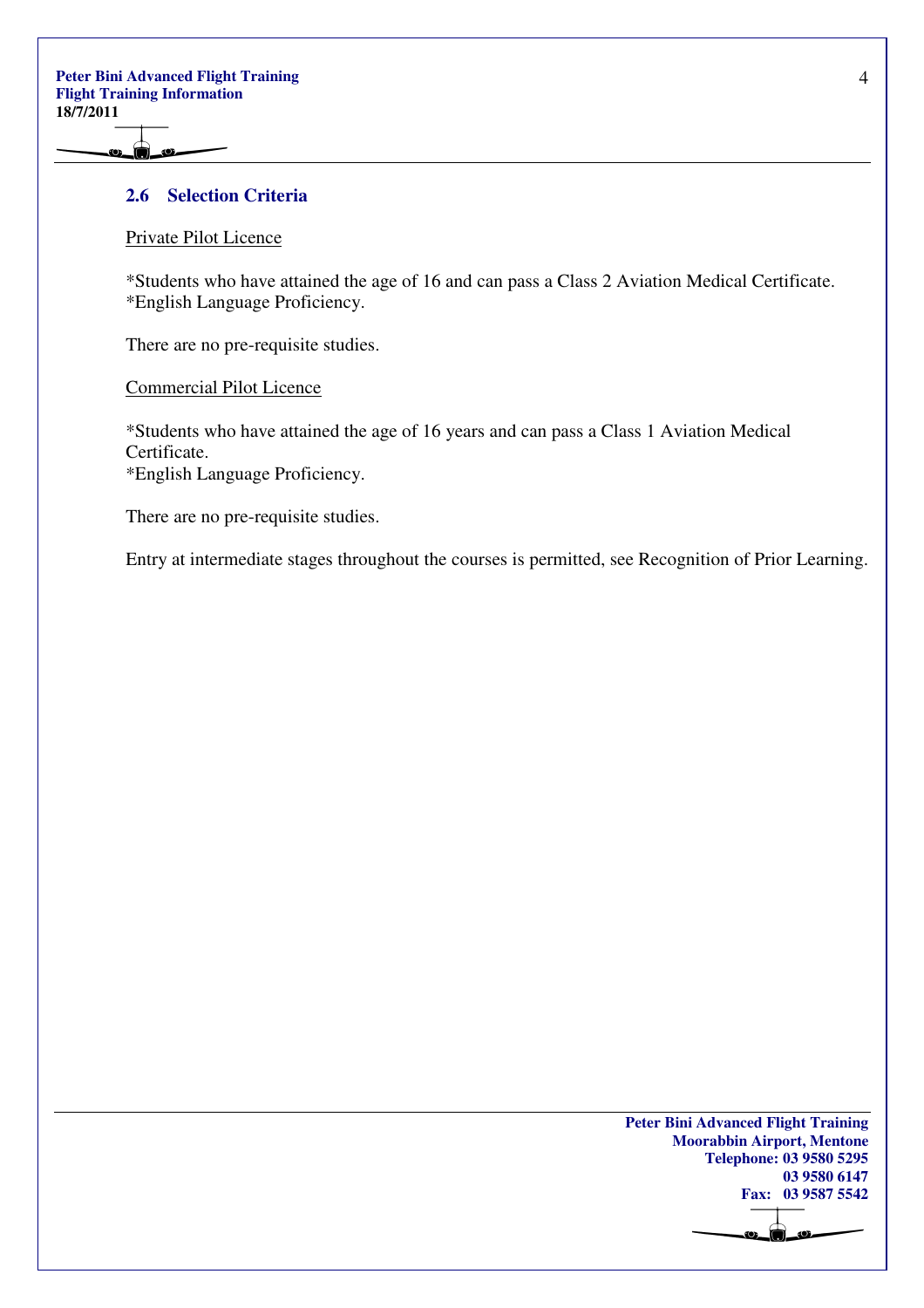۱Ò.

#### **2.7 Cost and Budgeting**

It should be noted that costing is based on the minimum CASA requirements and the Day VFR Syllabus and no guarantee is given or implied that the required standard for any licence or rating will be achieved in the minimum hours. Variations in skill, aptitude, frequency of lessons etc, occur; and in the majority of cases candidates will require hours in excess of the minimum.

#### **Payment is on a 'pay-as-you-fly' basis. No fees are required to be paid in advance. Fees stated in this brochure do not include landing fees.**

In addition to flying training costs, extra costs involved include:

- Theory Manuals
- Navigation Equipment approximately \$250 for the PPL, however this is dependent on the type of equipment preferred.

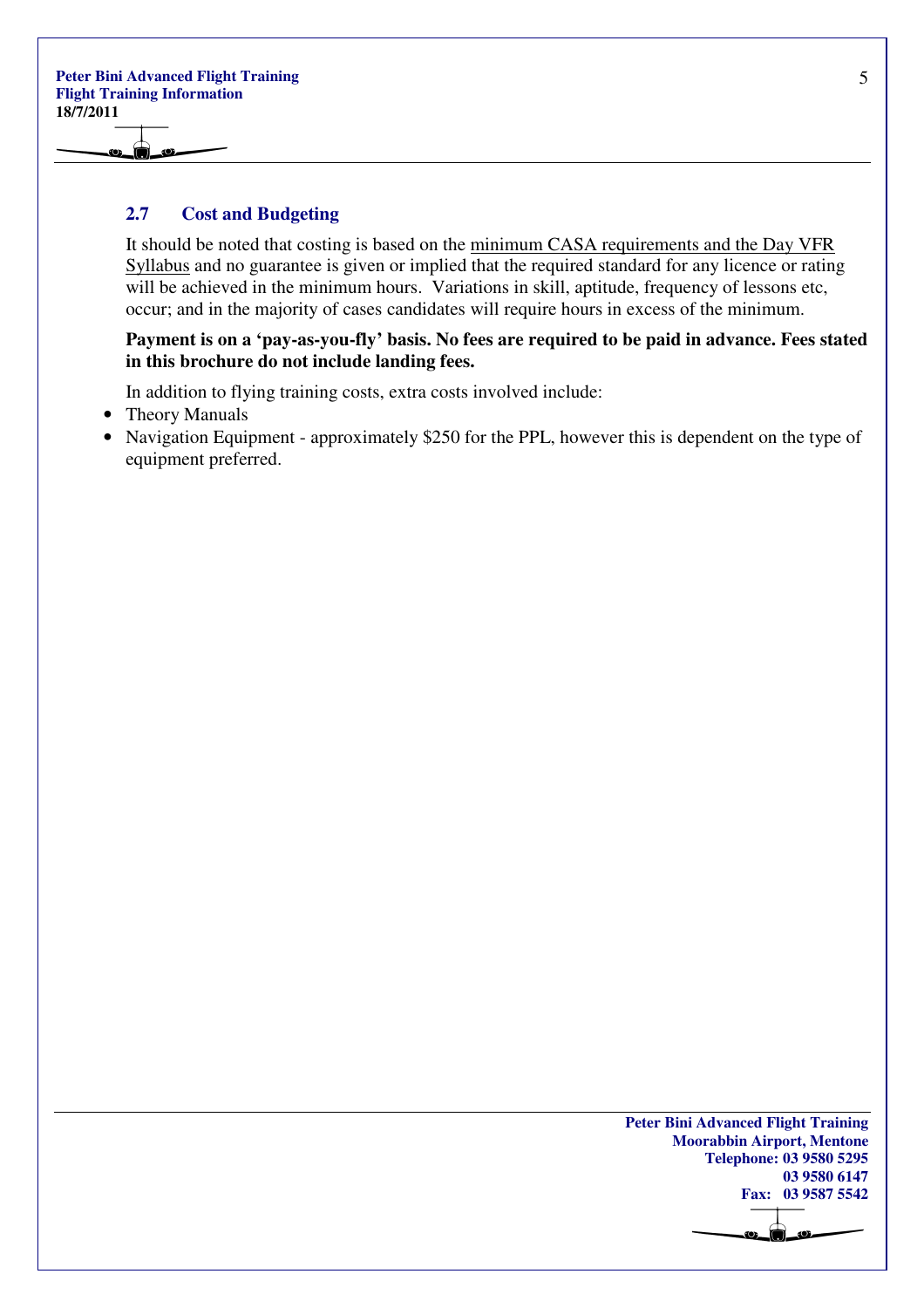### **Private Pilot Licence**

### **3. General Flying Progress Test (GFPT)**

This is an optional test, permitting the student to carry passengers within 10nm of the departure aerodrome, or within the training area of the departure aerodrome. Flights are limited to 'day only' operations.

Minimum Requirements

20 hours flight time comprising:

In a Piper Warrior, PA28

|                                                               | 15 Hours dual at \$343.00               | \$5145.00          |
|---------------------------------------------------------------|-----------------------------------------|--------------------|
|                                                               | 5 Hours solo at \$244.00                | \$1220.00          |
|                                                               |                                         | \$6365.00          |
|                                                               | Plus Flight Test - Approximately 1 hour | \$343.00           |
|                                                               |                                         | Total -- \$6708.00 |
| In addition a pass in the following theory tests is required: |                                         |                    |

- Pre Solo Air Legislation
- Pre Area Solo Legislation
- Basic Aeronautical Knowledge, BAK

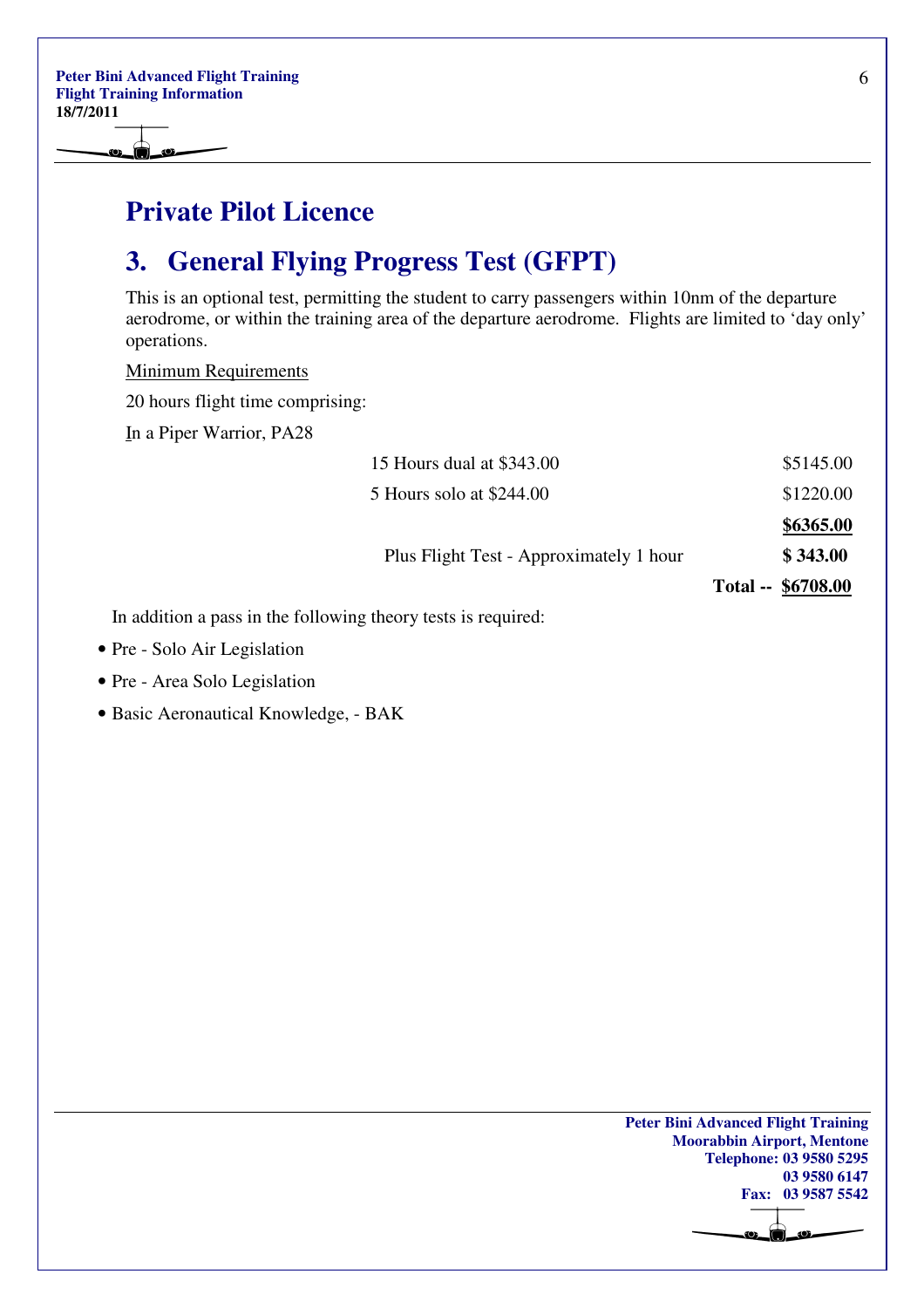### **Private Pilot Licence**

### **4. Private Pilot Licence (PPL) - Navigation Component**

This licence allows the holder to fly in command with passengers throughout Australia and its territories in VFR conditions.

The minimum requirements for the PPL test are:

- 5 Hours GENERAL command
- 2 Hours INSTRUMENT flight time
- 40 Hours total time inclusive of that done for the GFPT.

The navigation training course comprises:

| Total                                                    | \$7222.50 |
|----------------------------------------------------------|-----------|
| $\bullet$ Flight test (approximately 2.5 hours)          | \$857.50  |
| • 5 hours solo navigation exercises at \$244.00 per hour | \$1220.00 |
| •15 hours dual navigation exercises at \$343.00 per hour | \$5145.00 |

In addition, a pass in the PPL (A) Examination set by the CASA, and conducted by PBAFT is required. This examination consists of questions covering:

- Flight Rules and Procedures
- Meteorology and
- Navigation.

The minimum age for issue of the Private Pilot Licence is 17 years, however, training may commence at any age. First solo is permitted at 16 years of age.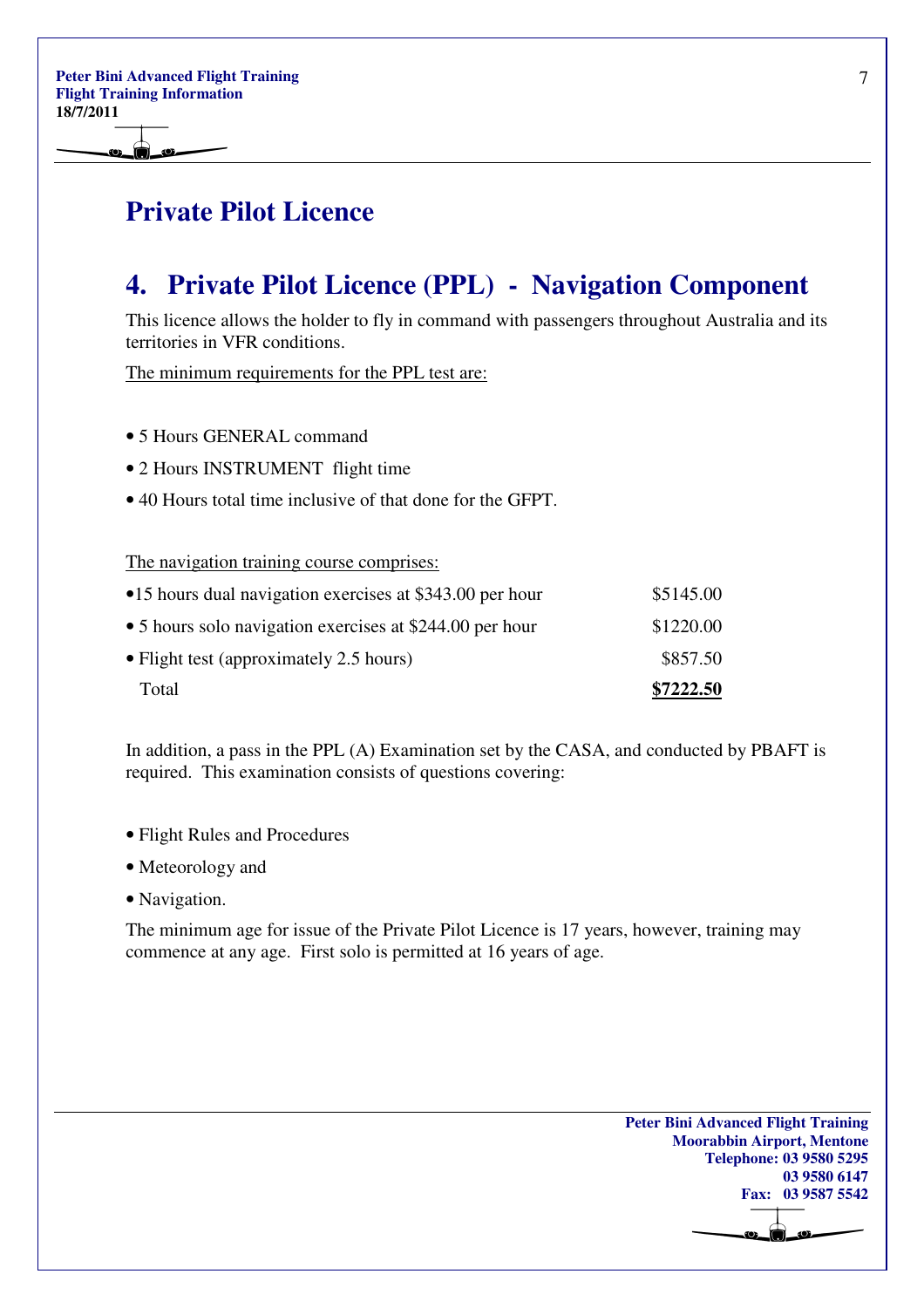### **Commercial Pilot Licence (GST Exempt)**

### **5. Commercial Pilot Licence (CPL).**

The Commercial Pilot Licence (Aeroplanes) is the basic requirement for anyone intending to pursue a career as a pilot and is GST free (conditions apply). This licence permits a pilot to fly for hire or reward in an aircraft on which he or she is endorsed. Aircraft may be up to a maximum of 5700 kg maximum take-off weight.

Requirements for the issue of a CPL(A)-

• No less than: 150 hours flight time or

140 hours flight time plus 10 hours simulator.

• No less than 10 hours of instrument time of which 5 hours may be simulator time and 5 hours aircraft time.

• No less than 70 hours In Command, which must include at least 20 hours in command on navigation exercises.

Note: Some countries require a 200-250-hour CPL course to be completed.

Theory Examinations

In addition, a pass in each of the CPL (A) Theory Examinations set by the CASA is required. These examinations consist of the following subjects:

- Human Factors
- Meteorology
- Aerodynamics
- Aircraft General Knowledge
- Navigation
- Operation, Performance & Flight planning
- Flight rules & Air Law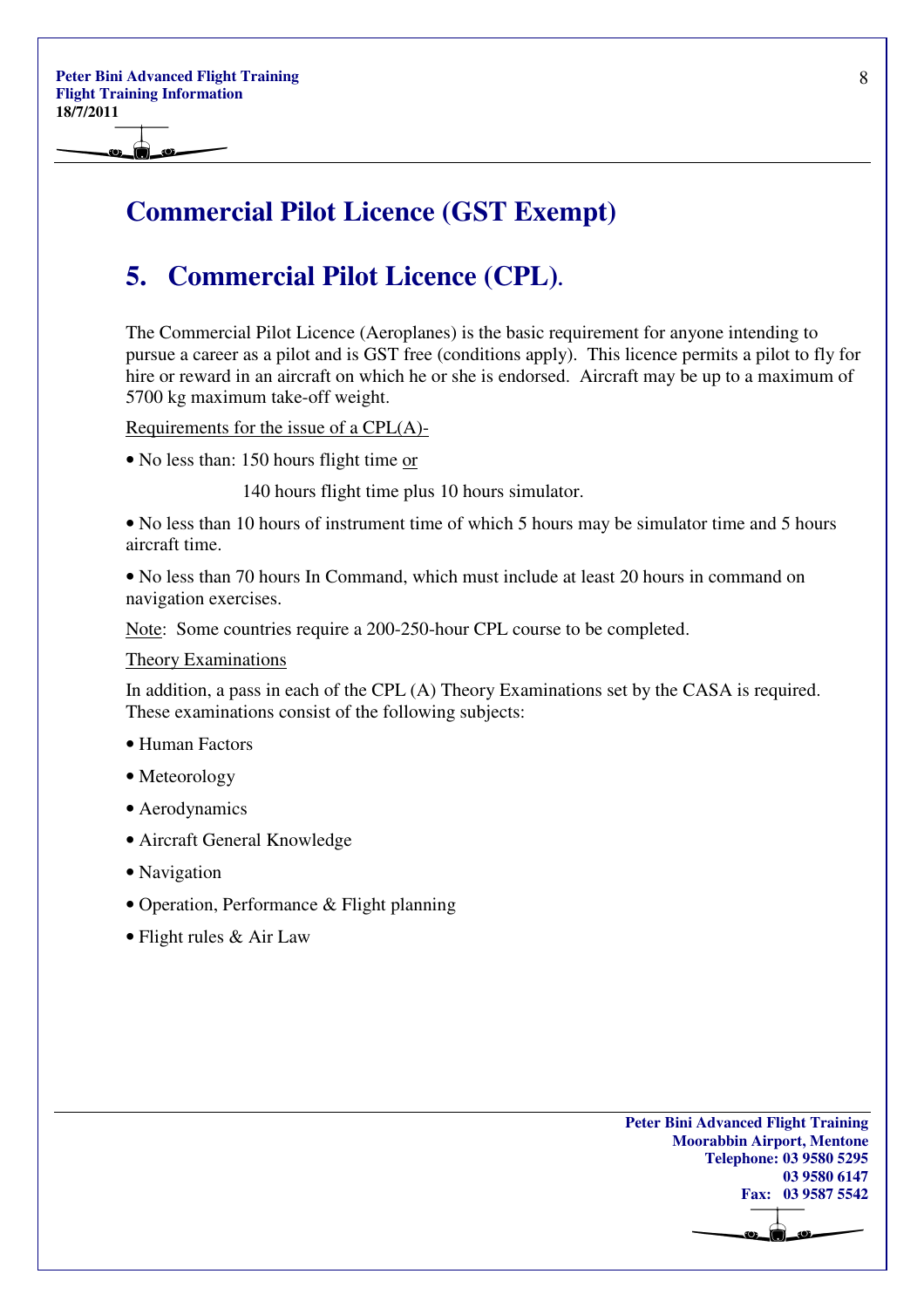**Peter Bini Advanced Flight Training Flight Training Information 18/7/2011** 

#### **5.1. CPL(A) Training Costs (excluding GST)**

|                                                                     | \$14071.92 |
|---------------------------------------------------------------------|------------|
| 6 hours Solo Navigation * in a PA28 at \$288.18 per hour            | \$1860.00  |
| 15 hours Dual Navigation in a PA28R at \$343.64 per hour \$5604.60  |            |
| 3 hours Instrument Flight in a PA28R at \$343.64 per hour \$1120.92 |            |
| 7 hours Instrument Flight in a PA28 at \$288.18 per hour            | \$2182.74  |
| 3 hours General Flying in a PA28R at \$343.64 per hour              | \$1120.92  |
| 7 hours General Flying in a PA28 at \$288.18 per hour               | \$2182.74  |

Plus the Flight Test -

Approximately 2.5 hours in a PA28R at  $$373.46$  per hour  $$934.10$ 

#### **\$15006.02**

\* The Solo Navigation exercise is distance related: Flight must be to a destination at least 300nm from point of departure, and must include two en route landings.

An applicant for a Commercial Pilot Licence must demonstrate a high level of skill and understanding. In addition, to ensure success, the pilot must at all times display professionalism in all aspects of flying.

Although limited work is available with a basic Commercial Pilot Licence, usually in the outback, most applicants further enhance their skills and employment opportunities by undertaking further training such as an Instructor Rating, an Instrument Rating, or aircraft type endorsements. Your flying instructor or Chief Pilot will be happy to discuss the options that are available to you.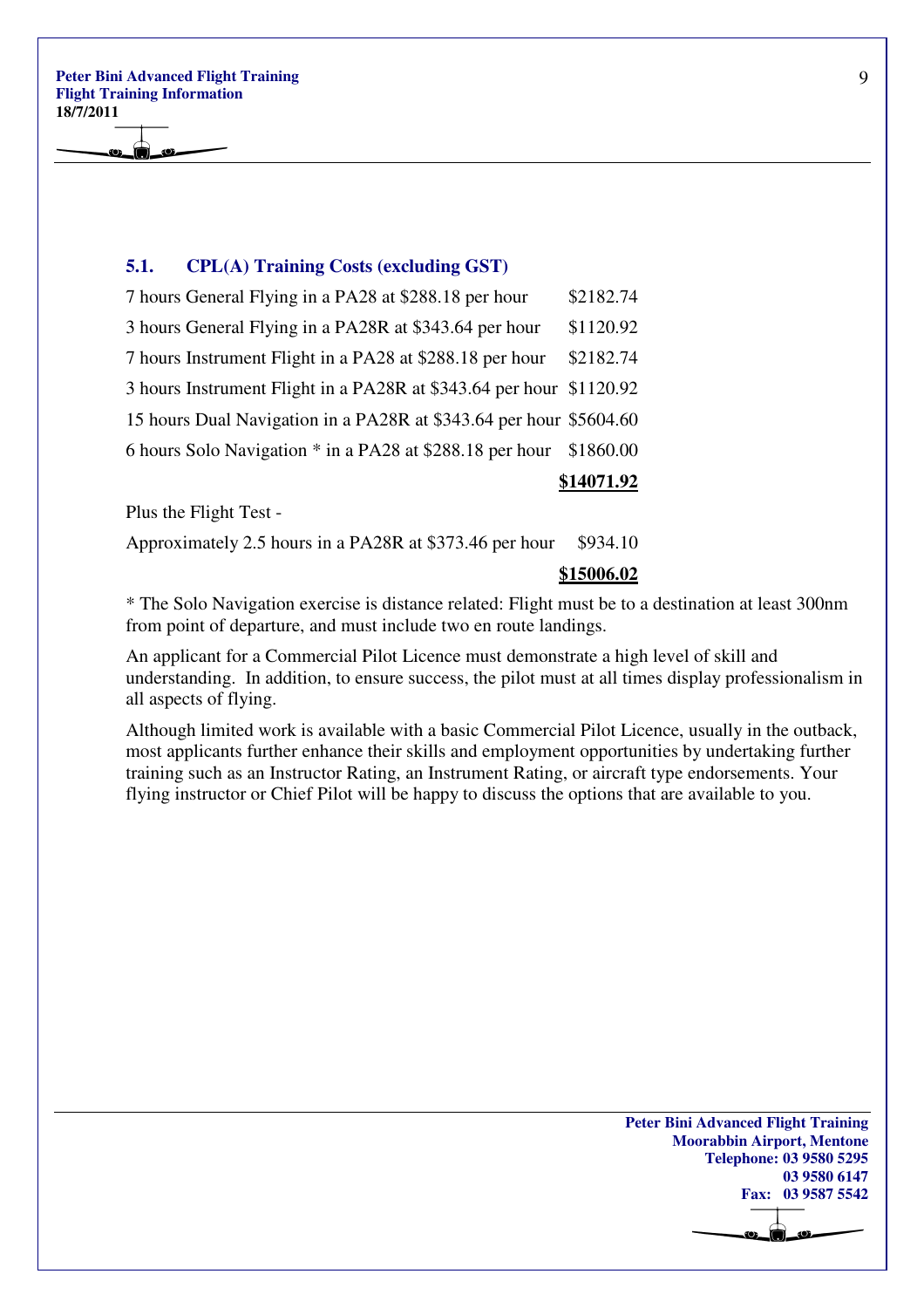**Peter Bini Advanced Flight Training Flight Training Information 18/7/2011** 

### **6. CPL(A) – Integrated Training Program- GST exempt**

The CPL(A) Integrated Training Program enables students planning a career as a pilot to cover all the required theory and practical exercises necessary for the issue of the basic Commercial Pilot Licence in the shortest possible time.

As an option, a Command Instrument Rating may be included, as well as the theory component of the Airline Transport Pilot Licence (ATPL). Both will further enhance your prospects of employment within the industry.

#### **Training Costs**

| <i>Private Pilot Licence</i>                                                                                          | <b>HOURS</b>     | COST                                  |
|-----------------------------------------------------------------------------------------------------------------------|------------------|---------------------------------------|
| <b>General Flying Progress Test</b><br><b>GFPT Flight Test</b><br><b>BAK Theory Course and Test</b>                   | 20<br>1          | \$6365.00<br>\$343.00<br>\$900.00     |
| Private Pilot Licence<br><b>PPL Flight Test</b><br>PPL Theory Course and Test                                         | 20<br>2.5        | \$6365.00<br>\$857.50<br>\$1500.00    |
| Commercial Pilot Licence                                                                                              |                  |                                       |
| Extra hours required for 150 total (PA28)<br>CPL Flight Training & Test (PA28R)<br><b>CPL Theory Course and Exams</b> | 65.5<br>41 & 2.5 | \$14529.21<br>\$16253.34<br>\$5000.00 |
| TOTAL                                                                                                                 | 152.5            | \$52113.05                            |

All hours are based on minimum CASA requirements.

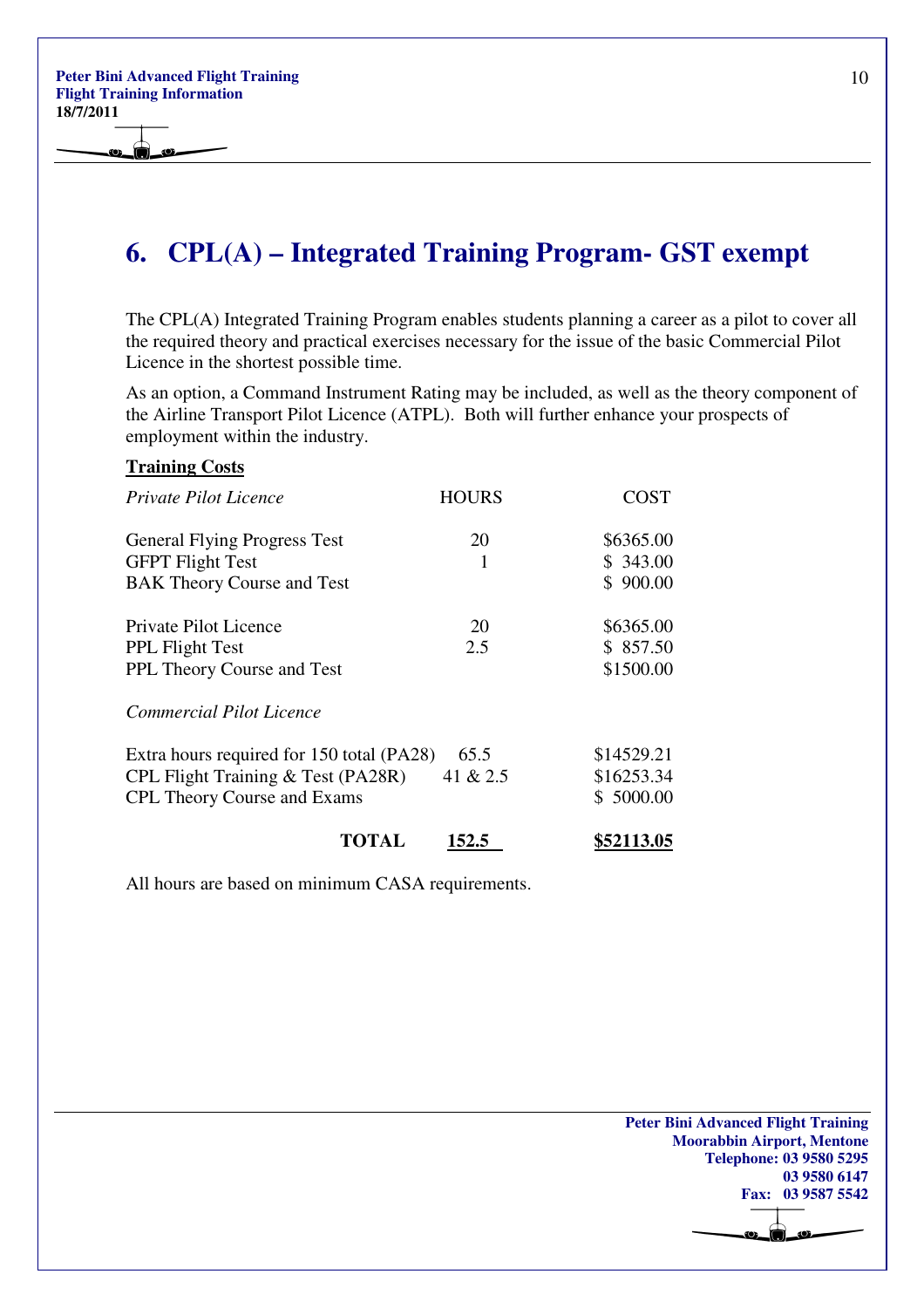Ô

### **7. The Night VFR (NVFR)**

This rating may be obtained after completion of the PPL (A). It confers the same privileges of the licence already held, but in addition, the pilot is permitted to fly at night.

The NVFR is not a requirement for the issue of a CPL (A), however, it is a pre-requisite for an Instructor Rating. Additionally, it provides an advantage if an Instrument Rating is a consideration for later training.

#### NVFR Training Costs

| 5 Hours Dual Simulator at \$185.00 per hour            | \$925.00  |
|--------------------------------------------------------|-----------|
| 5 Hours Dual Circuits in a PA28 at \$329.00 per hour   | \$1780.00 |
| 2 Hours Dual Navigation in a PA28 at \$329.00 per hour | \$712.00  |
| 3 Hours Dual Navigation in a PA28 at \$329.00 per hour | \$1068.00 |

Plus the Flight Test -

Approximately 2 hours in a PA28 at  $$356.00$  per hour  $$890.00$ 

 **Total**. **\$5375.00 incl GST**

**NOTE – If the NVFR rating is done in conjunction with the integrated 150hr CPL Course Aeroplanes, the rating is GST exempt.** 

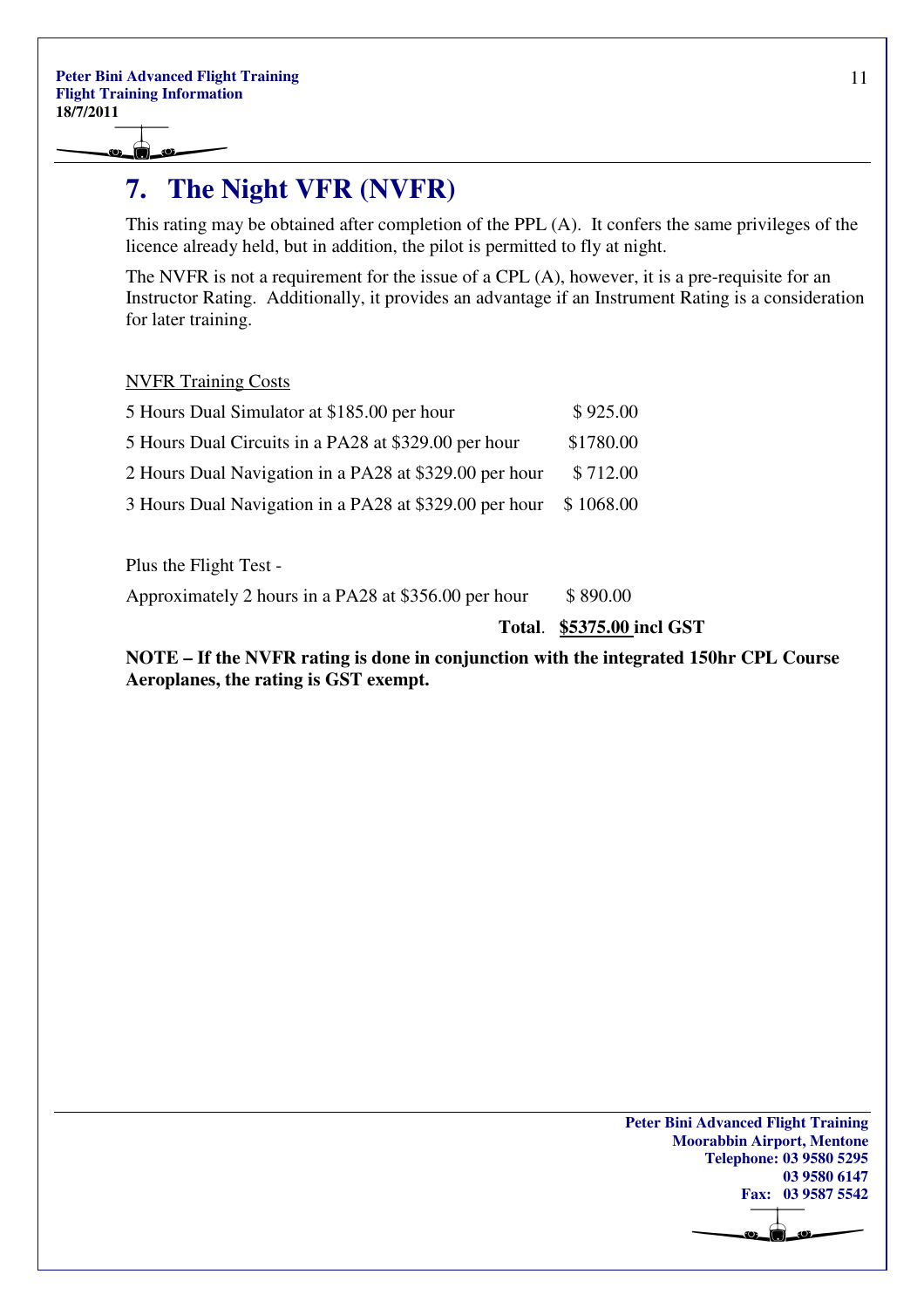۱Ò.

### **8. Command Instrument Rating – Multi Engine**

A Command Instrument Rating allows the holder to fly certain aircraft under Instrument Flight Rules.

Experience / training required prior to the issue of a Command Instrument Rating:

• 50 hours cross-country flight time.

• 40 hours Instrument Time of which not less than 20 hours shall be Instrument Flight Time on the category of aircraft for which the rating is sought.

• 20 hours cross-country instrument time.

• 10 hours dual instrument flight instruction time.

•Except for those persons whose licence is restricted to day only operations, 10 hours of night flight, of which no less than 5 hours shall be pilot in command on the category of aircraft for which the rating is sought.

**Costing is based on minimum hours and no guarantee is given that the required standard will be achieved within the minimum; in the majority of cases candidates will require hours in excess of the minimum Please note a \$2000.00 deposit will be required before commencement of an Instrument Rating.** 

#### **Additional costs.**

IREX Theory - approx. \$1300.00

ILS and landing fees – approx. \$650.00

If required;

PA 44 endorsement – 2 hours @ \$597.00 per hour

Night hours – PA28 - \$356.00 dual/ \$244.00 solo

### **Training Costs for a Multi Engine, Command Instrument Rating Aids covered - (ILS, LOC, VOR, NDB, DGA)**

| 15 hours Dual Simulator at \$185.00 per hour       | \$2775.00  |
|----------------------------------------------------|------------|
| 5 hours Dual in a PA28R at \$440.00 per hour       | \$2200.00  |
| 20 hours dual in a PA44 at \$597.00 per hour       | \$12180.00 |
| Flight Test $-3.5$ hours dual at \$597.00 per hour | \$2089.50  |
|                                                    |            |

#### **\$20,438.50 incl GST**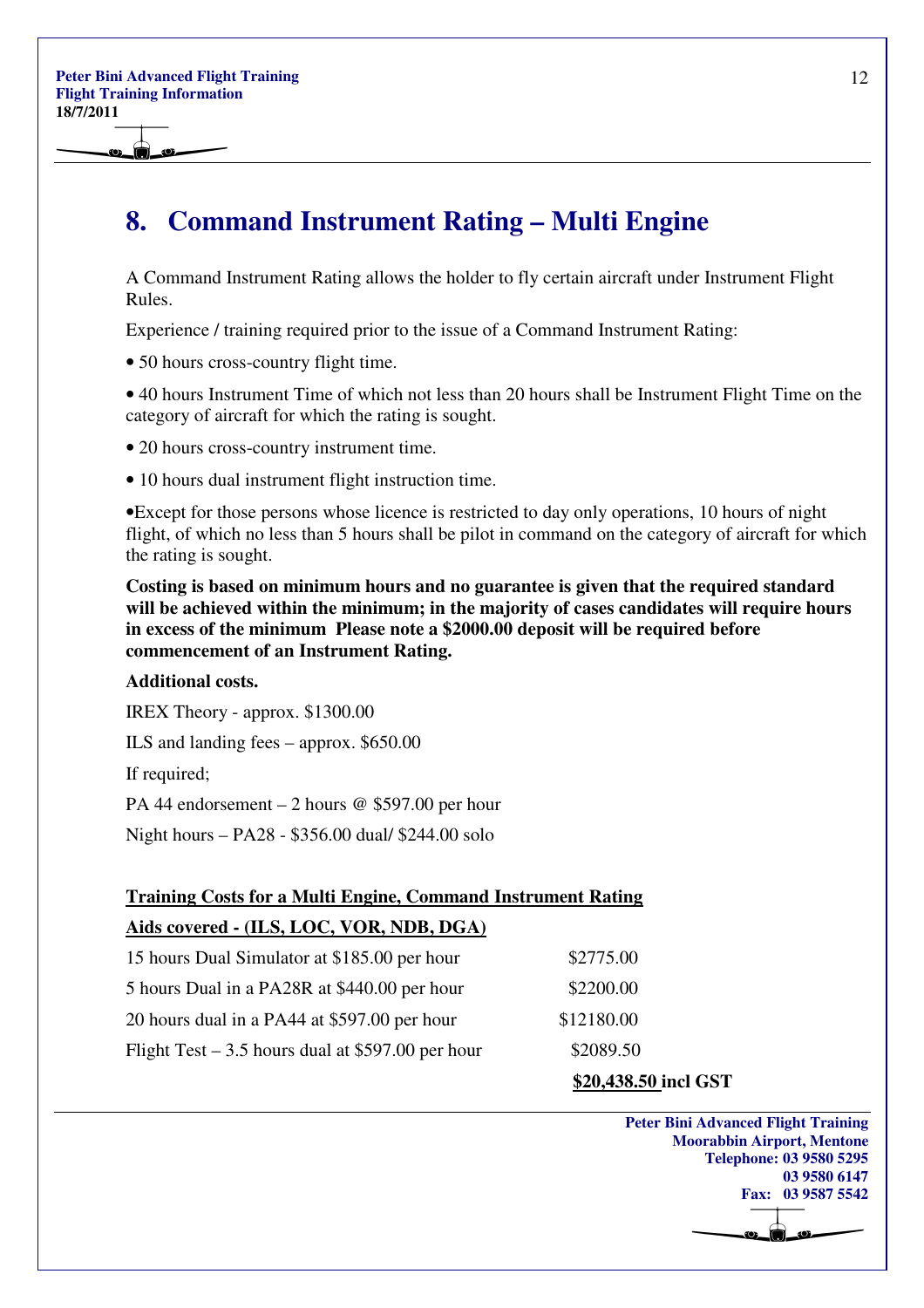### **Command Instrument Rating – Single Engine**

| 15 hours Dual Simulator at \$185.00 per hour       | \$2775.00  |
|----------------------------------------------------|------------|
| 25 hours Dual in a PA28R at \$440.00 per hour      | \$11000.00 |
| Flight Test $-3.5$ hours dual at \$440.00 per hour | \$1540.00  |

#### **\$15315.00 incl. GST**

**Costing is based on minimum hours and no guarantee is given that the required standard will be achieved within the minimum; in the majority of cases candidates will require hours in excess of the minimum** 

#### **Additional costs.**

IREX Theory – Approx. \$1300.00

ILS and landing fees – approx. \$600.00

If required;

Night hours – PA 28 - \$356.00 dual/ \$244.00 solo

**IFR Instructor only (training in own aircraft) \$156.00 (single engine), \$195.00(multi engine) per hour.** 

o FLIGHT TEST in own single engine aircraft - \$156.00 per hour / test fee-\$315.00

o FLIGHT TEST in own multi engine aircraft - \$195.00 per hour / test fee- \$315.00

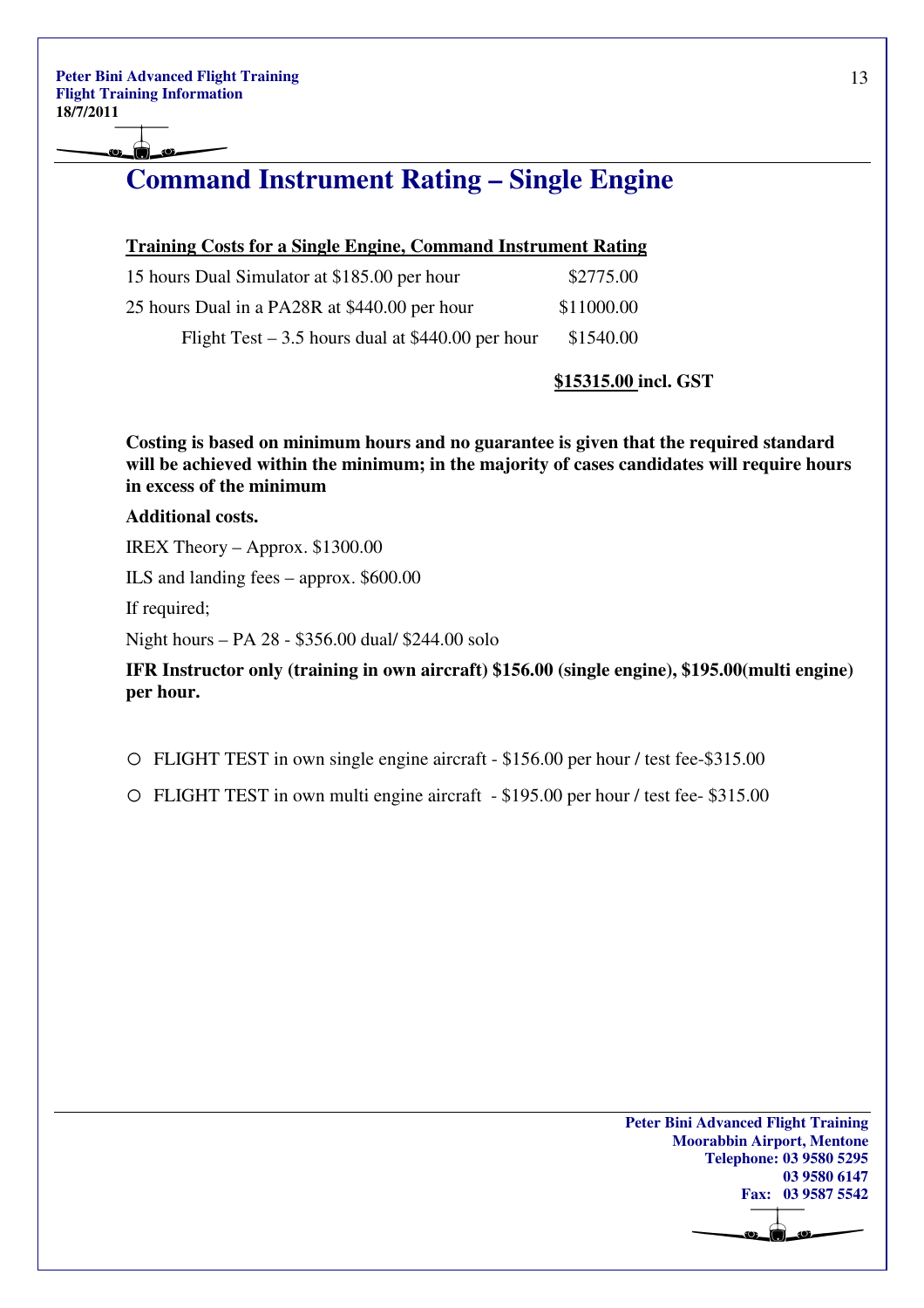### **9. Private (En Route) IFR Rating (PIFR)**

This Rating allows the holder to fly certain aircraft under instrument flight rules enroute. The departure and arrival must be visual conditions.

Experience / training required prior to the issue of a Command Instrument Rating.

- Hold a PPL
- 20 hours instrument time of which 10 hours must be dual instrument time in the category of aircraft for which the rating is sought.

**Costing is based on minimum hours and no guarantee is given that the required standard will be achieved within the minimum; in the majority of cases candidates will require hours in excess of the minimum.** 

#### **Additional Costs.**

PFIR Theory Course - \$90.00 (self study)

PFIR Exam - \$141.50

Landing fees - Single engine - \$240.00 (approx)

- Multi engine - \$320.00 (approx)

#### **Training Costs – Single engine**

| 5 hours simulator at \$185.00 per hour             | \$925.00              |
|----------------------------------------------------|-----------------------|
| 15 hours dual in a PA28R at \$440.00 per hour      | \$6600.00             |
| Flight Test – 2.5 hours dual at $$440.00$ per hour | \$1100.00             |
|                                                    | \$8625.00 incl. GST   |
| <i>*Training Costs – Multi engine</i>              |                       |
|                                                    |                       |
| 5 hours simulator at \$170.00 per hour             | \$925.00              |
| 15 hours in a PA44 at \$597.00 per hour            | \$9135.00             |
| Flight Test - 2.5 hours at \$597.00 per hour       | \$1522.50             |
|                                                    | \$11,582.50 incl. GST |

\* Assumes Multi engine endorsed prior to commencement of PFIR training.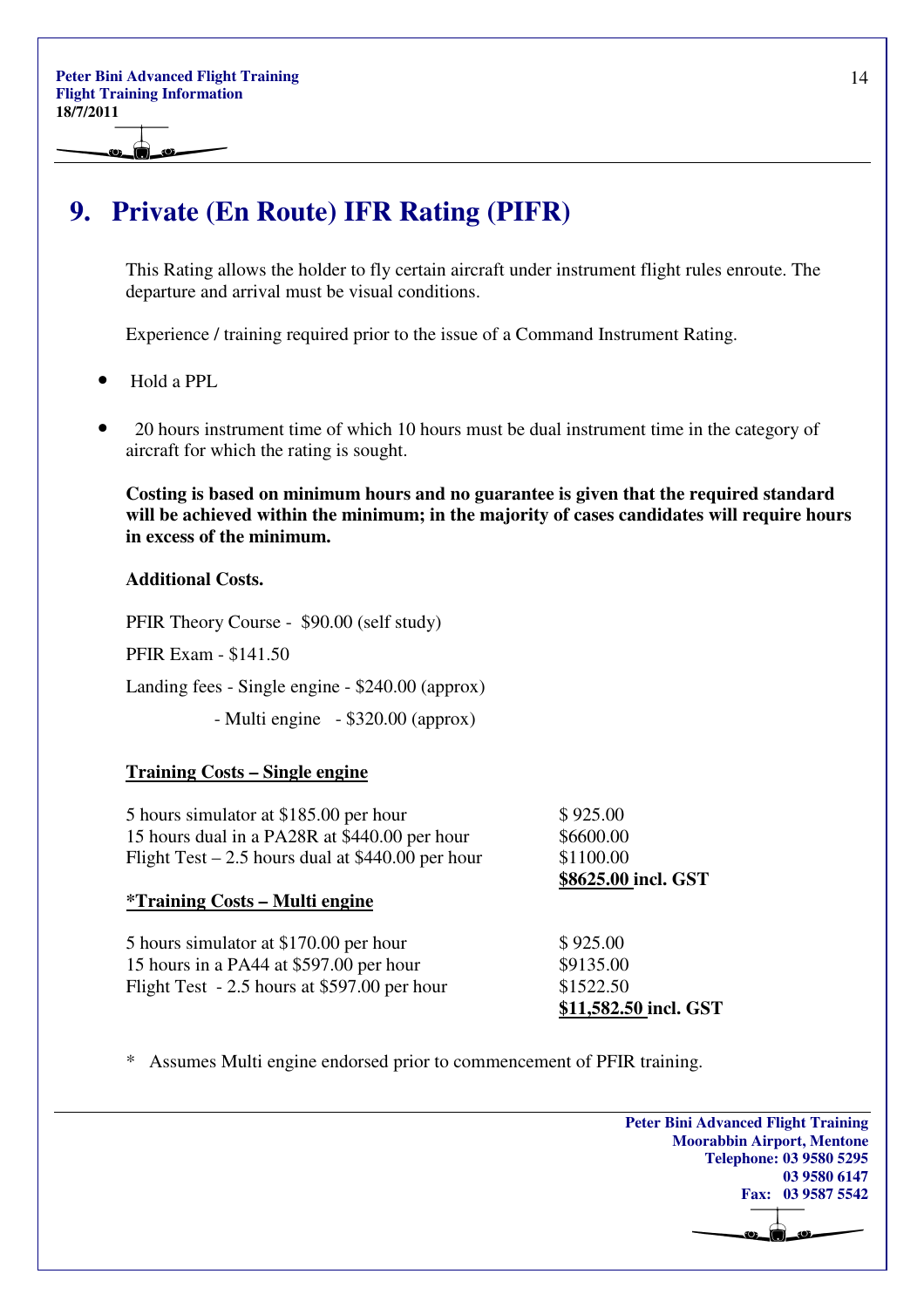Once you have obtained the basic PFIR Rating you may then add on "Flight Procedure Authorisation (FPA)" on various radio navigation aids such as NDB, VOR, ILS, GPS. An instructor will be happy to talk to you about these FPA's and provide a quote.

If the CASA IREX theory examination is completed instead of the PFIR theory exam this will cover you if you decide later to go on to the complete Instrument Rating.

### **10. GNSS Endorsement Approval**

There are two parts to obtaining full GNSS Approval on your Instrument Rating. These are set out below.

### **Part 1.**

GNSS Navigation and Arrival Approval.

- Theory Course/questionnaire
- Practical Operating Test

This component is a pre-requisite for Part 2.

 **Cost \$127.00 incl GST** 

**Part 2.** 

#### GNSS/RNAV Approach.

- Two hour briefing at  $127.00$  per hour  $-$  \$254.00
- Two hour flight in the Piper Seminole at \$604 per hour \$1218.00

#### **Total - \$1472.00 incl GST**

This flight will cover 3 GNSS / RNAV approaches, which is the minimum number required by the C.A.O's to obtain approval. Other approaches will be flown as required to obtain proficiency.

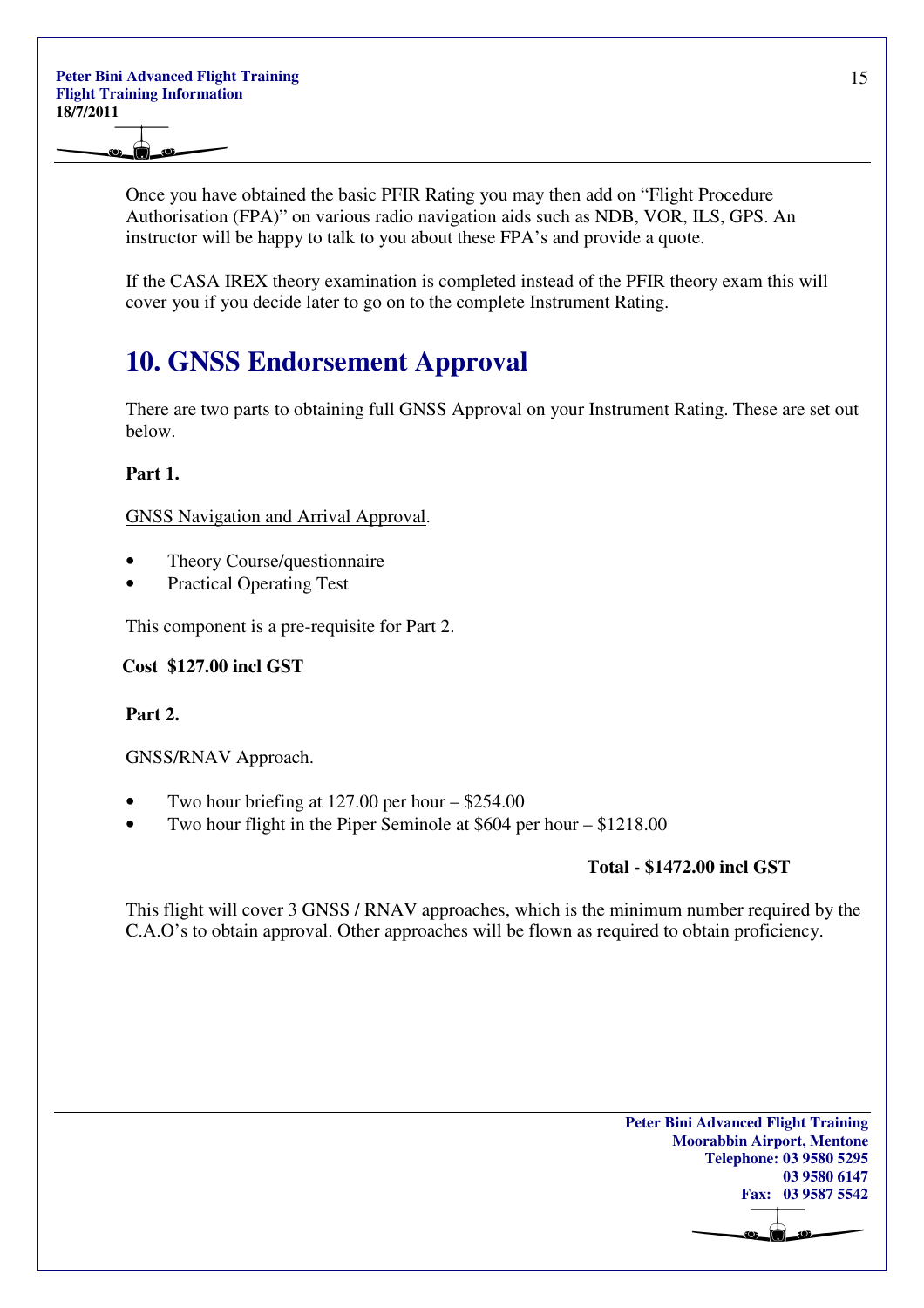### **12. Instructor Rating – Grade 3 - GST exempt.**

A Flight Instructor Rating enables the holder of a Commercial (or higher grade) Pilot Licence to give both theory and flight instruction for the issue of a pilot licence. The Grade 3 Instructor Rating is issued to a trainee after satisfactory completion of the required syllabus, and having attained the required level of proficiency.

With experience, the rating may be upgraded through Grade 2 to Grade 1 and, subject to meeting the required standards, include approvals for giving specialised training such as Multi-Engine.

Prior requirements

- A Commercial Pilot Licence with in depth, current knowledge of CPL theory
- A Night VFR Rating

Training for the Instructor Rating (Grade 3) consists of

|                                                                       | Total cost | \$17388.80 GST Exempt |
|-----------------------------------------------------------------------|------------|-----------------------|
| • 10 mutual SOLO Warrior at \$221.82 per hour                         |            | \$2218.20             |
| • 30 hours dual Warrior at \$311.82 per hour                          |            | \$9354.60             |
| • Training materials and photocopies                                  |            | \$50.00               |
| • 50 hours Briefing at \$93.00 per hour                               |            | \$4650.00             |
| • Principles and Methods of Instruction - 12 hour at \$93.00 per hour |            | \$1020.00             |

 Test Fee - CASA fee for the test plus aircraft at the solo rate. (approx \$1000.00 per attempt) Above rates dependent on partner for mutual.

Please note a \$5775.00 deposit is required before commencement of an Instructor rating.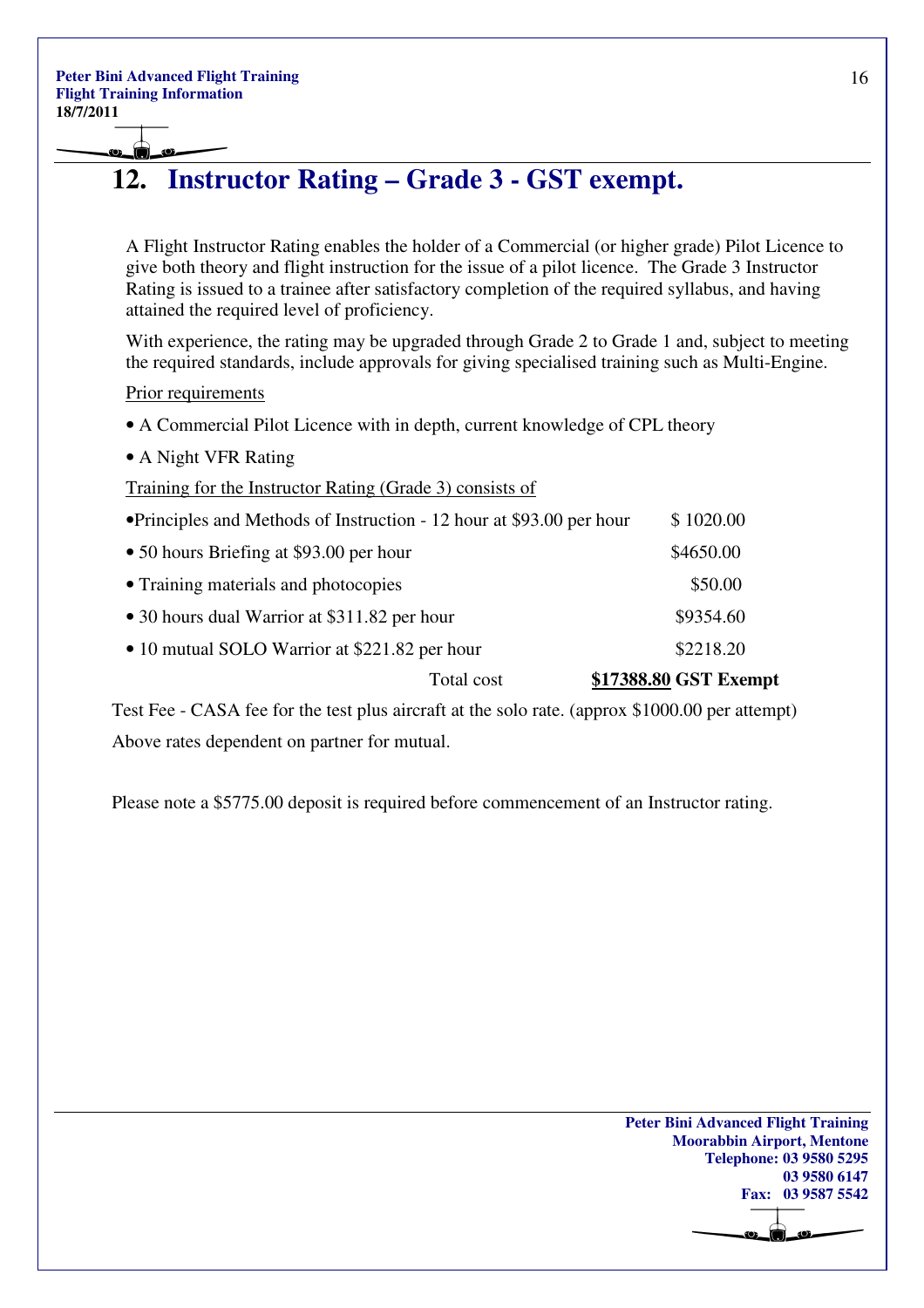### **13. Multi-Engine Endorsement**

This endorsement allows the student the added freedom of flying higher performance, multi-engine aircraft. For anyone considering a career as a professional pilot, this is almost a must.

Initial training is conducted in a Piper Seminole, and consists of approximately 5 hours flight training. In addition, the pilot will be required to demonstrate a thorough knowledge of the aircraft and its systems.

With further experience and exposure to multi-engine handling techniques other larger, higher performance aircraft are available for endorsement.

#### Cost of Training

5 hours dual, Piper Seminole - PA44 @ \$597 **\$2760.00 incl. GST**

### **14. Multi-Engine Training Approval**

This course is available to a Flight Instructor with a minimum of 50 hours pilot in command of multi- engine aircraft.

Training comprises,

10 hours briefing practice including asymmetric (engine failed) operations, turbo charging and pressurisation at \$127.00 per hour - \$1270.00

5 hours dual flying training in PA44  $\omega$  \$597.00 per hour - \$2985.00

Flight Test - 2 hours in PA44 @ \$597.00 plus test fee - \$400.00 - \$1594.00

**Total cost - \$5849.00 incl. GST**